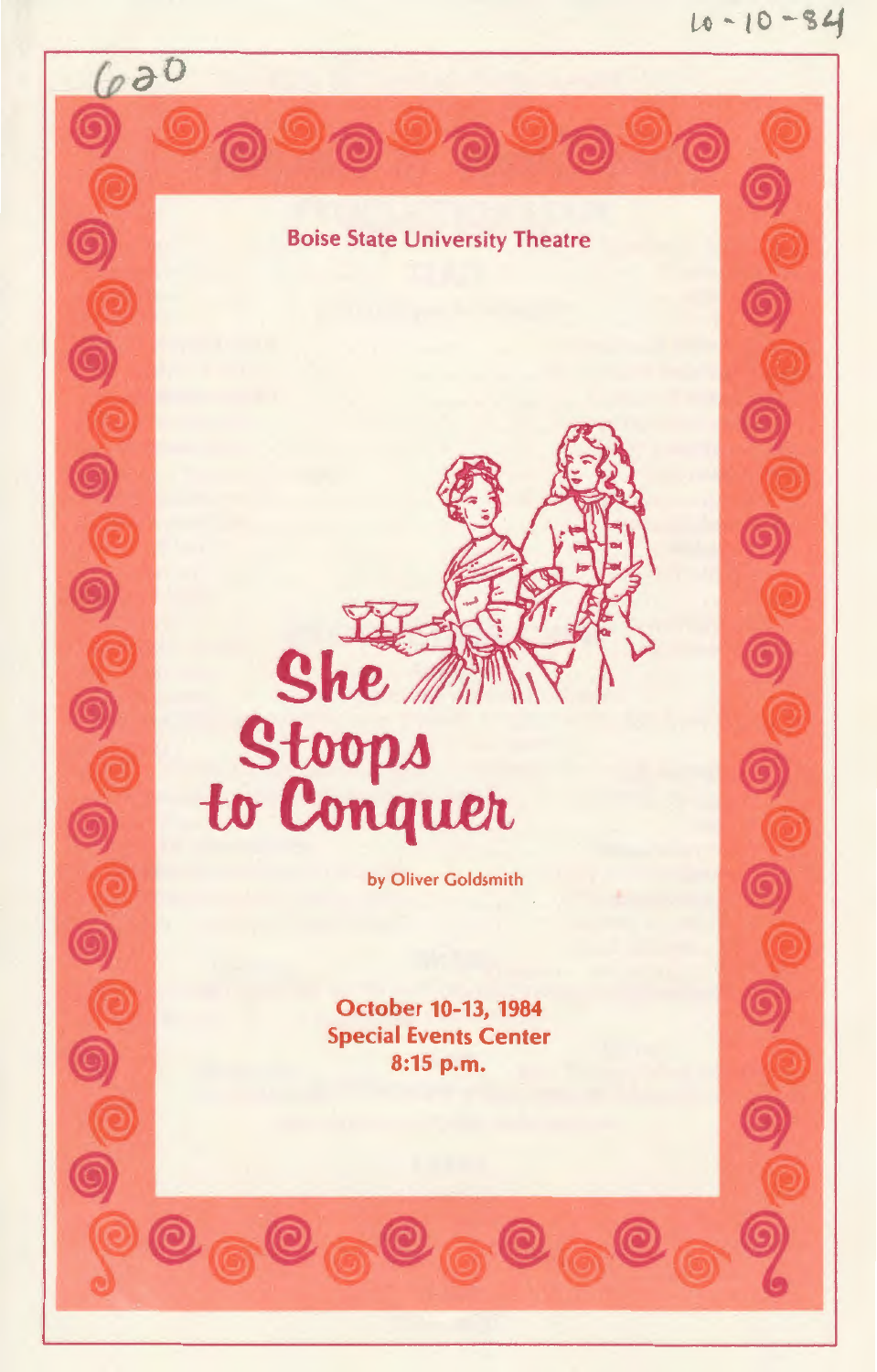#### Boise State University DEPARTMENT OF THEATRE ARTS presents

She Stoops to Conquer

by Oliver Goldsmith

# **CAST**

### (in order of appearance)

| Miss Constance Neville  Kathleen Waugh |                         |
|----------------------------------------|-------------------------|
| <b>Tavern Rowdies</b>                  |                         |
|                                        |                         |
| Mat Muggins  Michael Hartwell          |                         |
|                                        |                         |
|                                        |                         |
|                                        |                         |
|                                        |                         |
|                                        |                         |
|                                        |                         |
|                                        | <b>Jeana Nelson</b>     |
|                                        |                         |
|                                        | <b>Kimberley Carney</b> |
|                                        | <b>Val Razutis</b>      |
| <b>Hardcastle Servants</b>             |                         |

#### **SCENES**

Square Hardcastle's country manor, The Three Pigeons Tavern, back of Hardcastle's garden.

### TIME

Latter part of the eighteenth century. Action takes place in a single day.

> PART I (Acts 1-111)

Part II (Acts IV-V)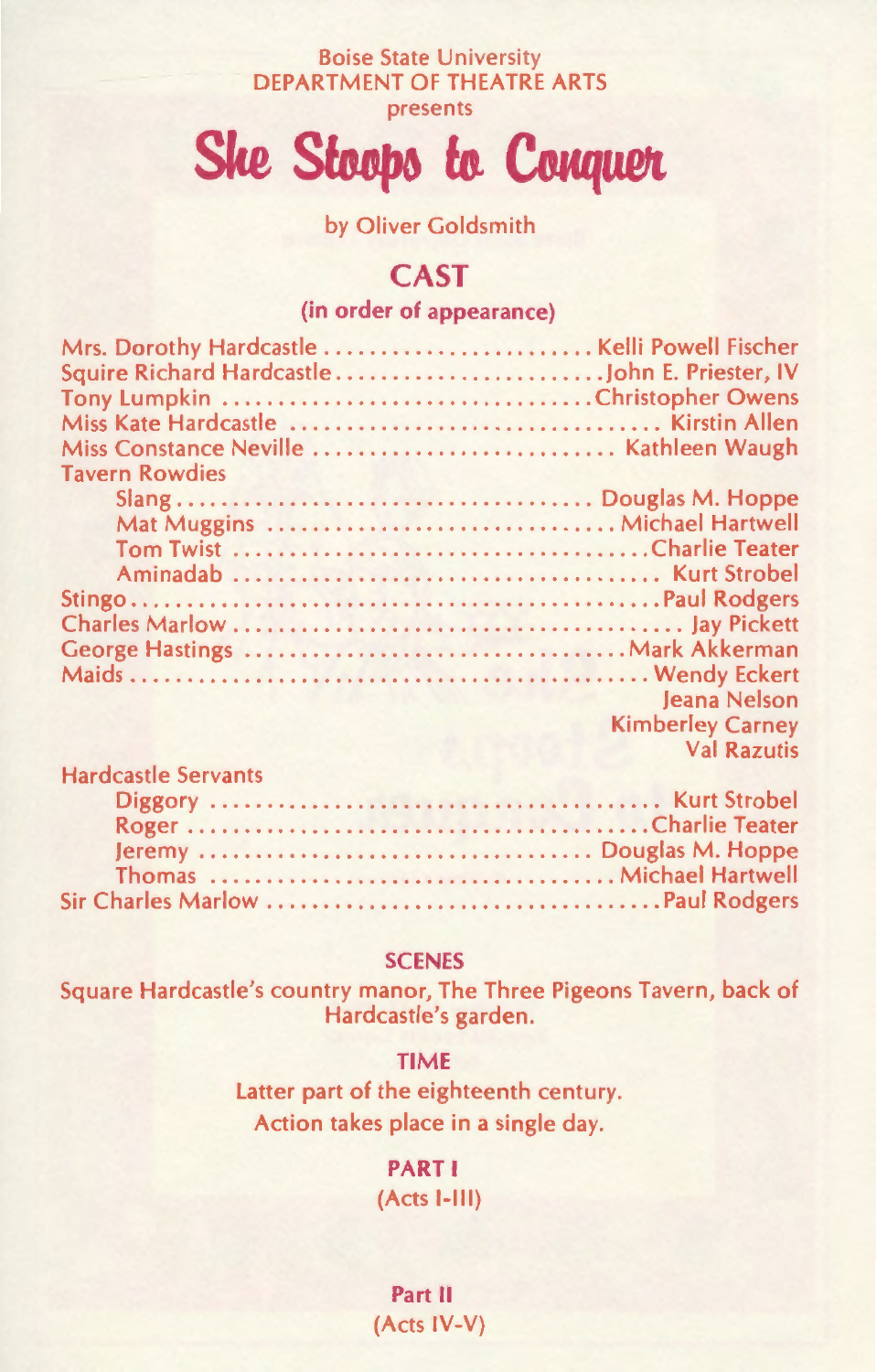# **PRODUCTION STAFF**

| House Supervisor  William E. Shankweiler |
|------------------------------------------|
|                                          |
|                                          |
| Assistant House Manager  Wes Nelson      |
|                                          |
|                                          |
| <b>Carol Spafford</b>                    |
|                                          |

### **PRODUCTION CREW**

Setting

Head Carpenter - Steve Redmond Scene Painting- Jane Hoene (Head), Violet Lynch, Michael Hartwell, and TA 117 Students Scene Construction- John E. Priester, IV, Leigh Daniels, Michael Hartwell, and TA 117 Students

#### Stage Crew

Flymaster - Michael Hartwell Flymen - Brian Crosthwaite, John Hocking, Patty Palten

Lighting Greg Scott Tina Poole - Board Operator

> Properties Camilla Shell

**Costumes** Nancy Berger (Head) Holly Holsinger Andrea Kidwell Paul Rodgers Dresser- Anne Marie McNary Wigs - Paul Walton

Ushers BSU Theatre Arts Majors Members of Theatre Unlimited